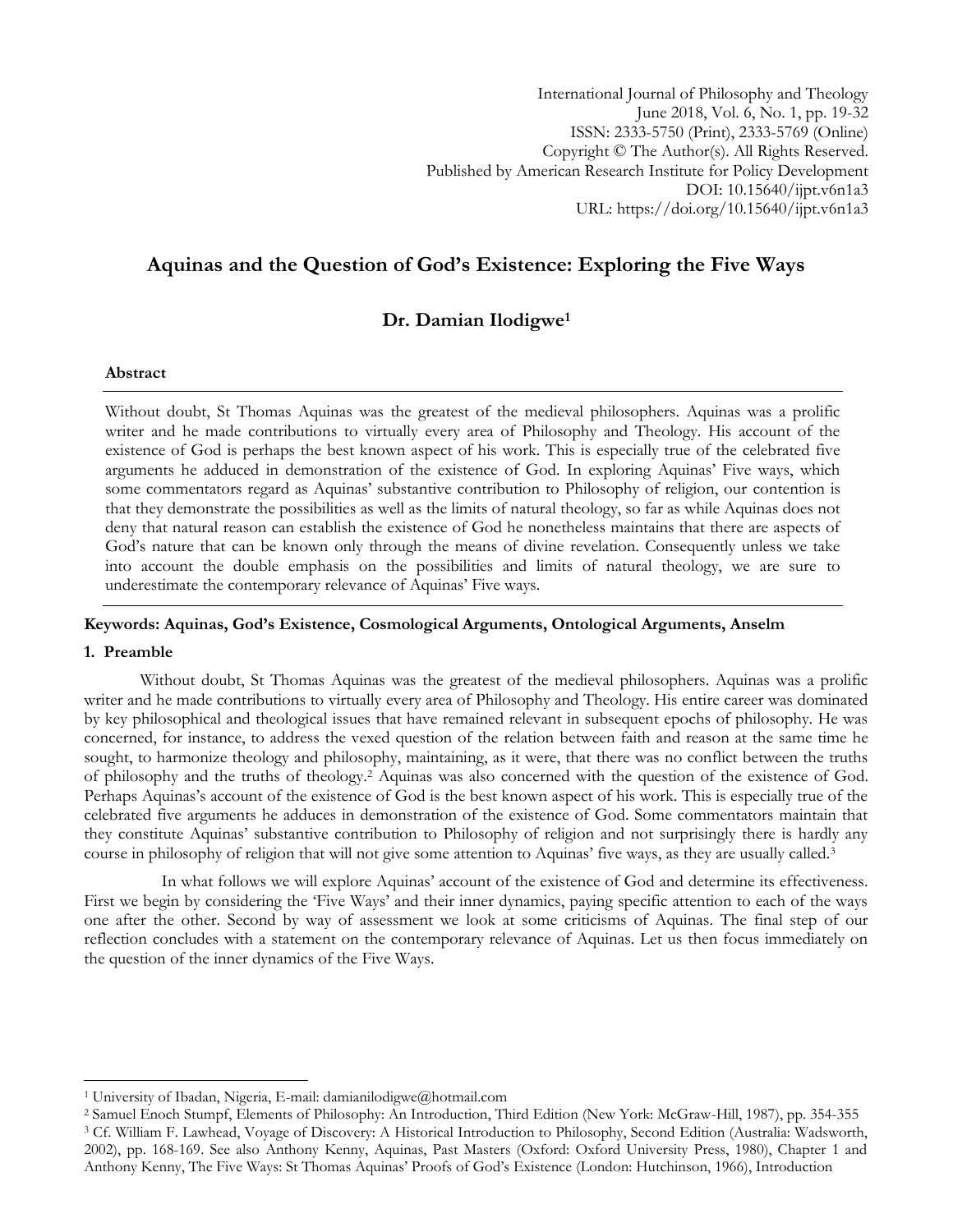#### **2. Aquinas' Five Ways and Their Inner Dynamics**

In the *Summa* Aquinas presents five proofs for the existence of God, namely, the proof from motion, the proof from Efficient causality, the proof from Necessary versus possible being, the proof from degrees of perfection and the proof from the order of the universe. The five proofs exhibit similar structure in the sense that in each case Aquinas does not begin with the idea of a perfect being.

Instead of beginning with the innate ideas of perfection, as Anselm does in his Ontological argument, Aquinas anchors the proofs on the idea derived from a rational understanding of the ordinary objects that we experience with our senses. In other words, Aquinas" strategy is to begin with an observed feature of the universe and by analysis and rational deduction, he establishes the conclusion that God is the first cause.<sup>4</sup> This general outline permeates all the five proofs except that in each case we are dealing with a particular feature of the universe such as the phenomena of motion, efficient causality, the fact of the distinction between necessary and possible being or again the fact of degree of perfection in nature and the fact of order in the universe. Instructively each of the observed facts is empirically given – and this is where Aristotle basically influences Aquinas. Yet the crucial point is that by analyzing the fact in question we then establish the existence of God as the causal explanation for the fact.<sup>5</sup>

Aquinas" approach usually referred to as the cosmological approach is distinguished from the ontological approach. The ontological approach, as the term ontology suggests, is an a priori approach that moves from the order of logic to the order of existence. Starting with the idea of God and relying solely on the resources of pure reason, the ontological argument derives the existence of God from the idea of God.<sup>6</sup> The claim is that the concept of God presupposes his existence, so that, if properly analyzed the existence of God follows from the idea of God as a matter of logic; hence, to deny the existence of God amounts to contradiction in terms.<sup>7</sup>

The ontological argument has a history that goes back to St Anselm of Canterbury, who is credited with the formulation of the original version of the argument. The argument enjoys massive appeal among philosophers of rationalist bent of mind. Indeed, following Anselm"s original formulation, several versions of the argument have been proposed by thinkers such as Descartes, Leibniz, and Spinoza and defended in the twentieth century by Malcom, Hartshorne and Plantiga.<sup>8</sup>

On the contrary, the cosmological approach is an aposteriori approach in the sense that it does not rely solely on pure reason like the ontological argument. Rather as the term "cosmos" suggests it begins with our experience of the universe and based on certain observed features of the universe, it deduces the existence of God as causal explanations for the observed features.<sup>9</sup> Given its a posterior character, the cosmological argument understandably appeals more to philosophers of empiricist persuasion and is no less popular than the ontological argument.

Unlike the ontological argument the cosmological argument has a much earlier history that goes back to Aristotle. However, Aquinas is arguably responsible for popularizing the argument. Drawing from Aristotle and Avicienna, Aquinas, in the medieval period, developed the most influential version of the cosmological arguments. The argument recurs in several forms in modern philosophy and in contemporary philosophy it has continued to find defenders in thinkers like William Craig, Robert Koons and William Rowe.

In presenting his cosmological proofs for God's existence in the *Summa*, Aquinas begins by criticizing the ontological approach that derives from Anselm. Following the lead of Aristotle, especially Aristotle"s epistemology and its emphasis on sense experience as the starting point of knowledge, Aquinas argues contra Anselm that the existence of God is not evident to us. In other words we cannot derive the existence of God merely from the idea of God nor does it amount to a contradiction to deny the existence of God.

<sup>4</sup> Cf. Samuel Enoch Stumpf, Elements of Philosophy: An Introduction, Third Edition, p. 376

<sup>5</sup> Ibid.

<sup>6</sup> Cf. Samuel Enoch Stumpf, Elements of Philosophy: An Introduction, Third Edition, p. 376; See also Damian Ilodigwe, "Anselm and the Question of God"s Existence: Interrogating the Ontological Argument", Nigerian Journal of Theology, 2017, Volume 31, pp. 96-110

<sup>7</sup> Cf. Forrest E. Baird and Walter Kaufman, *Medieval Philosophy, Philosophic Classics*, 2nd Edition, Volume 1 (Prentice-Hall, New Jersey, 1997), p. 159

<sup>8</sup> Cf. Forrest E. Baird and Walter Kaufman, *Medieval Philosophy, Philosophic Classics*, 2nd Edition, Volume 1 (Prentice-Hall, New Jersey, 1997), p. 158

<sup>9</sup> Cf. Cf. Samuel Enoch Stumpf, Elements of Philosophy: An Introduction, Third Edition, p. 376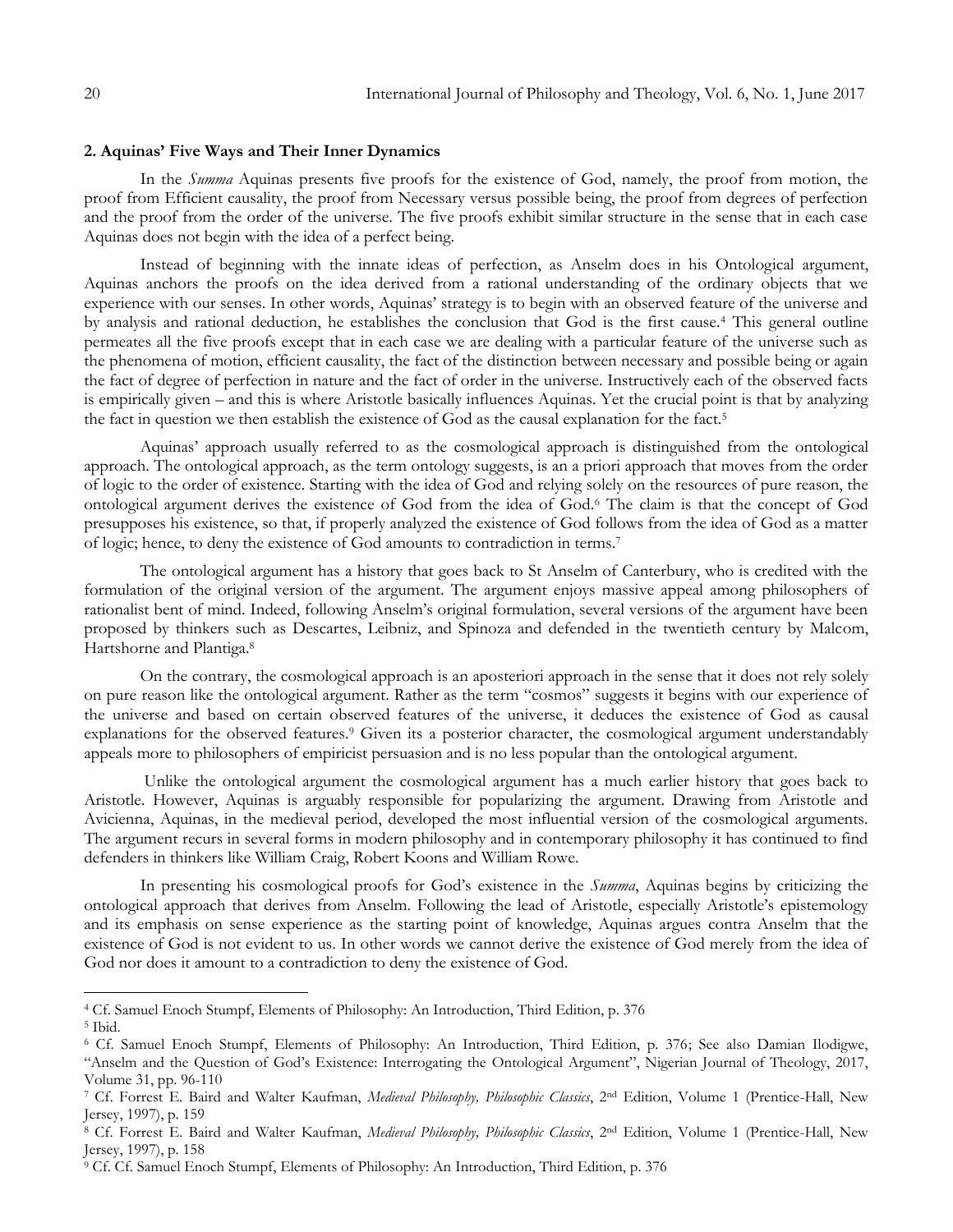Indeed as Aquinas points out, perhaps not everyone who hears the word "God" understands it to signify something than which nothing greater can be thought, seeing, that some have believed God to be a body. Yet, granted that everyone understands by this word "God" is signified something than which nothing greater can be thought, nevertheless, it does not therefore follow that he understands that the word signifies exists actually, but only that it exists mentally. Nor can it be argued that it actually exists, unless it be admitted that there actually exists something than which nothing greater can be thought; and this precisely is not admitted by those who hold that God does not exist." (Baird and Kaufmann, 336)

However in denying that we can establish the existence of God merely by analyzing the concept of God, Aquinas does not conclude that a rational demonstration of God is impossible. On the contrary he denies that the proper way to go about it is through the means of the ontological argument as proposed by Anselm. On Aquinas" view any valid rational demonstration of the existence of God must begin by taking into account our experience of world. If we take our experience of the universe as a point of departure we can then deduce the existence of God as the causal explanation for our experience in which the universe and our experience of it are both effects of God"s causal activity. The logic here, of course, is that the effects always points back to their cause, so that from the effects, we can always reason to the cause.

To achieve a clear and full conspectus of the proofs, their inner dynamics and how Aquinas articulates them, it is important to focus on them one by one beginning with the first, that is, the proof from motion. Of the five proofs, the proof from motion is arguably the most popular and it is also the proof that best illustrates the influence of Aristotle on Aquinas; for, what Aquinas does here basically is to appropriate Aristotle"s proof of the unmoved mover while adapting it to the exigencies of the Christian faith.

#### **2. 1. The Proof From Motion**

The first proof is the proof from motion and it occurs in *Summa Theologiae*, 1, 2, Article 3. One point to remark about the argument from motion is that Aquinas uses the term motion in the broad sense that connotes change and not merely in terms of locomotion.<sup>10</sup> This broad sense of motion embraces the reality of coming to be and ceasing to be; the reality of generation and degeneration, so that the term applies arguably to everything in the universe, so far as nothing is immune to change and corruption.<sup>11</sup> Perhaps this is why it is said that the only real law in the end is the law of change.

Indeed Aquinas is not in doubt that change is a basic feature of the universe. Nonetheless in drawing attention to this feature of the universe Aquinas" purpose is to account for the cause of motion. If things are susceptible to change how do we explain the motion we observe in the universe? To answer this question Aquinas advances a number of points concerning the nature of motion – points which depend on Aristotelian doctrine of Act and potency.<sup>12</sup> First Aquinas argues that anything in motion does not move it-self but is moved by another. In other words nothing can reduce itself from potentiality to actuality but in order to be reduced from potentiality to actuality it requires to be moved by something which is already in actuality. So unless a thing is moved by something already in actuality we cannot account for its motion.<sup>13</sup>

Yet the paradox here is that that which is in act and so moves another to act cannot account for its own motion by itself but must be accounted for by another. In other words, if, it is able to reduce that which in potentiality to actuality because it is already in actuality, we cannot account for its motion unless we can account for that which moves it to act. So the fact that that which is in act is able to move another to act implies that we need to be able to account for that which moves it to act.<sup>14</sup>

This moment of Aquinas" argument is crucial because it means that any candidate we propose as the cause of motion will need to be accounted for; for, so long as it is not pure act, so that this invariably sets up a regress of causes such that if B moves A, we need to account for that which moves B otherwise we have not accounted for A.

<sup>10</sup> Ibid.

<sup>11</sup> Cf. Samuel Enoch Stumpf, Elements of Philosophy: An Introduction, Third Edition, p. 376

 $12$  Ibid.

<sup>&</sup>lt;sup>13</sup> See Forrest E. Baird and Walter Kaufman, *Medieval Philosophy, Philosophic Classics*, 2<sup>nd</sup> Edition, Volume 1 (Prentice-Hall, New Jersey, 1997), p. 338

<sup>14</sup> Ibid.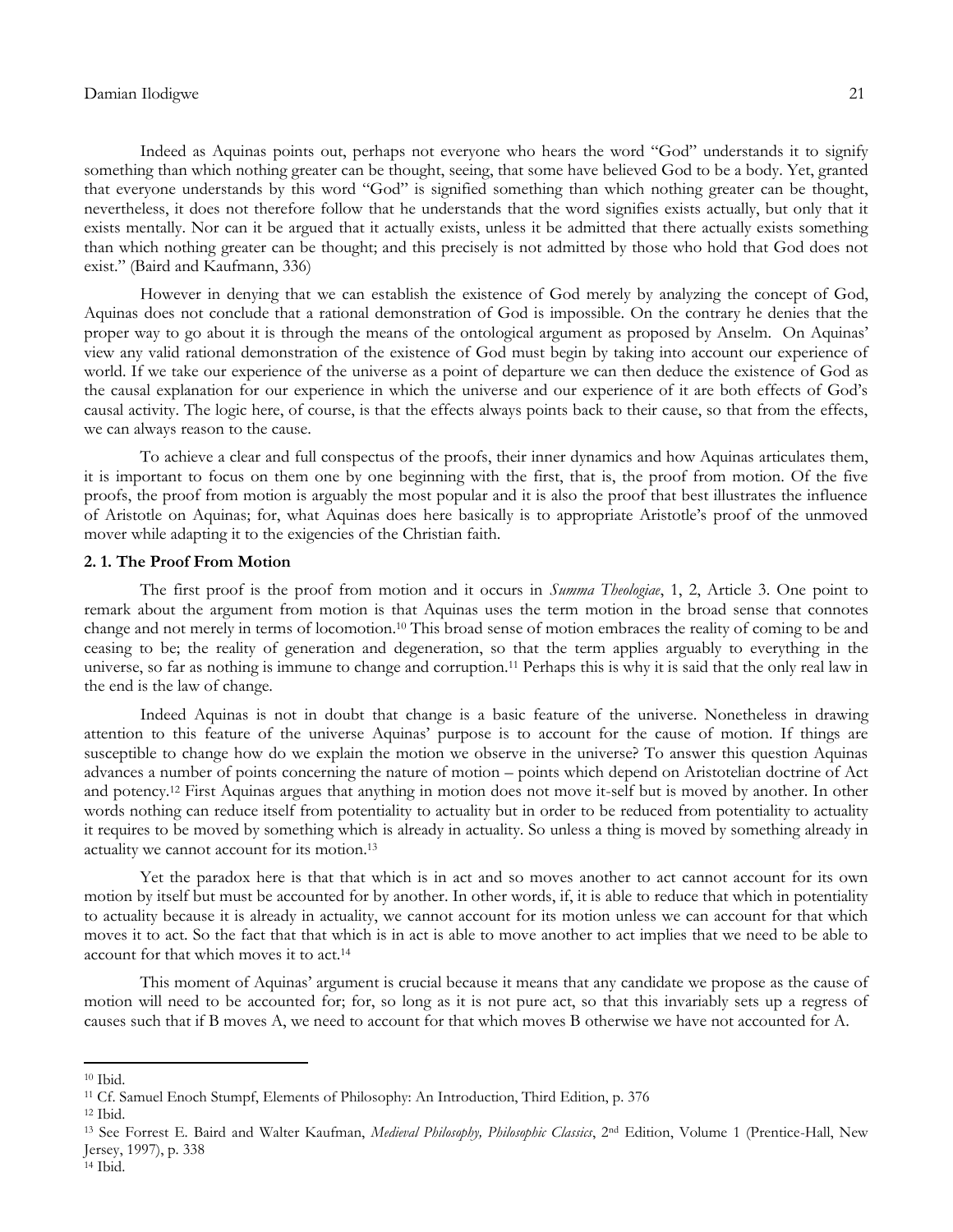Similarly if we posit that C is causally responsible for moving B, we still have to account for that which moves C and suppose we posit that D moves C the regress is not arrested but continues; for, in positing that D moves C we have to ask for that which moves D. Now suppose we say that E moves D we need to find the cause of E itself in order to account for all the previous steps in the series. In the end it emerges that the search for the cause of motion in the universe goes on and on. Yet so long as the regress continues we cannot say we have successfully accounted for the cause of motion in the universe.

The idea that the search itself leads to a scenario of regress of causes evidently is a crucial step in the unfolding of Aquinas" argument, for, if the regress continues it means there could be no first mover, and if there is no first mover, there could be no other mover, given that all subsequent movers move only as much as they are moved by another and ultimately by the first mover.<sup>15</sup> So it appears that if we must account for the series of movement from B to A and from C to B and from D to C and from E to D and so on and so forth as the regress allows, it must be the case that there is a cause which itself is not moved but its own cause. Indeed given that such cause is its own cause, it dispenses us from having to search for that which puts it into motion, so that it can then put others in motion. Indeed the situation within the series is such that each cause moves another, but, then, it-self requires to be moved by another. The postulation of a first cause that is its own cause does away with this scenario.<sup>16</sup>

In other words we have a situation relative to which there is a cause which puts others in motion without itself requiring to be put in motion by another since it is its own cause. On Aquinas' view unless we assume there is such a cause we cannot overcome the infinite regress of causes that bedevil our attempt to account for the cause of motion in the universe. And if the regress persists in spite of our best effort it means we have not explained anything, in fact, since the ground of the last member of the series of causes remain unaccounted for, so that whatever explanation they constitute as per the cause of motion in the universe is superfluous.

In view of this consideration it emerges that the postulation of the first cause is a matter of metaphysical necessity, since it is apparently warranted by the need to resolve the problem of regress associated with accounting for the cause of the motion in the universe. Here, as in other contexts, Aquinas is following Aristotle who arrived at a similar conclusion.<sup>17</sup> A key concern of Aristotle physics is to account for the phenomenon of motion. But in addressing the issue Aristotle felt the need to postulate the unmoved mover to shore up his physics, so that in the face of this dilemma physics looks up to metaphysics for its salvation.<sup>18</sup>

Not surprisingly, Aristotle"s physics of motion consummates in his metaphysics of motion with the unmoved mover – the highest substance – installed as the ground of motion. While there is no doubt that physics falls squarely within the jurisdiction of philosophy of substance since Aristotle's preoccupation ultimately is to understand the nature of *being qua being*, this metaphysical excursion consummates in the postulation of the unmoved mover, since Aristotle is convinced that without presupposing the universal of all universals we have still not accounted for the nature of ultimate reality.<sup>19</sup>

Analogously, like Aristotle whom he fondly called "the philosopher", Aquinas is also convinced that the postulation of the uncaused cause is a natural outgrowth of the logic of regress that infects our explanatory initiative, if finally we are to resolve the question of the cause of motion in the universe.<sup>20</sup> Given that Aquinas writes in a Christian environment and his philosophy is at the service of propagation of the Christian faith, Aquinas appropriates Aristotle"s logic of the unmoved mover and puts it at the service of his proof of the existence of God, so that just as physics became a stepping stone to the metaphysics of the unmoved mover, the issue of the cause of motion in the universe will provide a basis for Aquinas in offering a rational demonstration of the existence of God.<sup>21</sup>

<sup>15</sup> Ibid

<sup>16</sup> Cf. Damian Ilodigwe, "Two Senses of Metaphysics in Aristotle: Exploring the Sythesis" in Bodija Journal, 2015: pp. 20-38

<sup>17</sup> Cf. William F. Lawhead, Voyage of Discovery: A Histotical Introduction to Philosophy, Second Edition, pp. 173-174

<sup>18</sup> See Damian Ilodigwe, "Two Senses of Metaphysics in Aristotle: Exploring the Sythesis" in Bodija Journal, 2015: pp. 20-38 <sup>19</sup> Ibid.

<sup>&</sup>lt;sup>20</sup> See Forrest E. Baird and Walter Kaufman, *Medieval Philosophy, Philosophic Classics*, 2<sup>nd</sup> Edition, Volume 1 (Prentice-Hall, New Jersey, 1997), p. 338

<sup>21</sup> See Damian Ilodigwe, "Two Senses of Metaphysics in Aristotle: Exploring the Sythesis" in Bodija Journal, 2015: pp. 20-38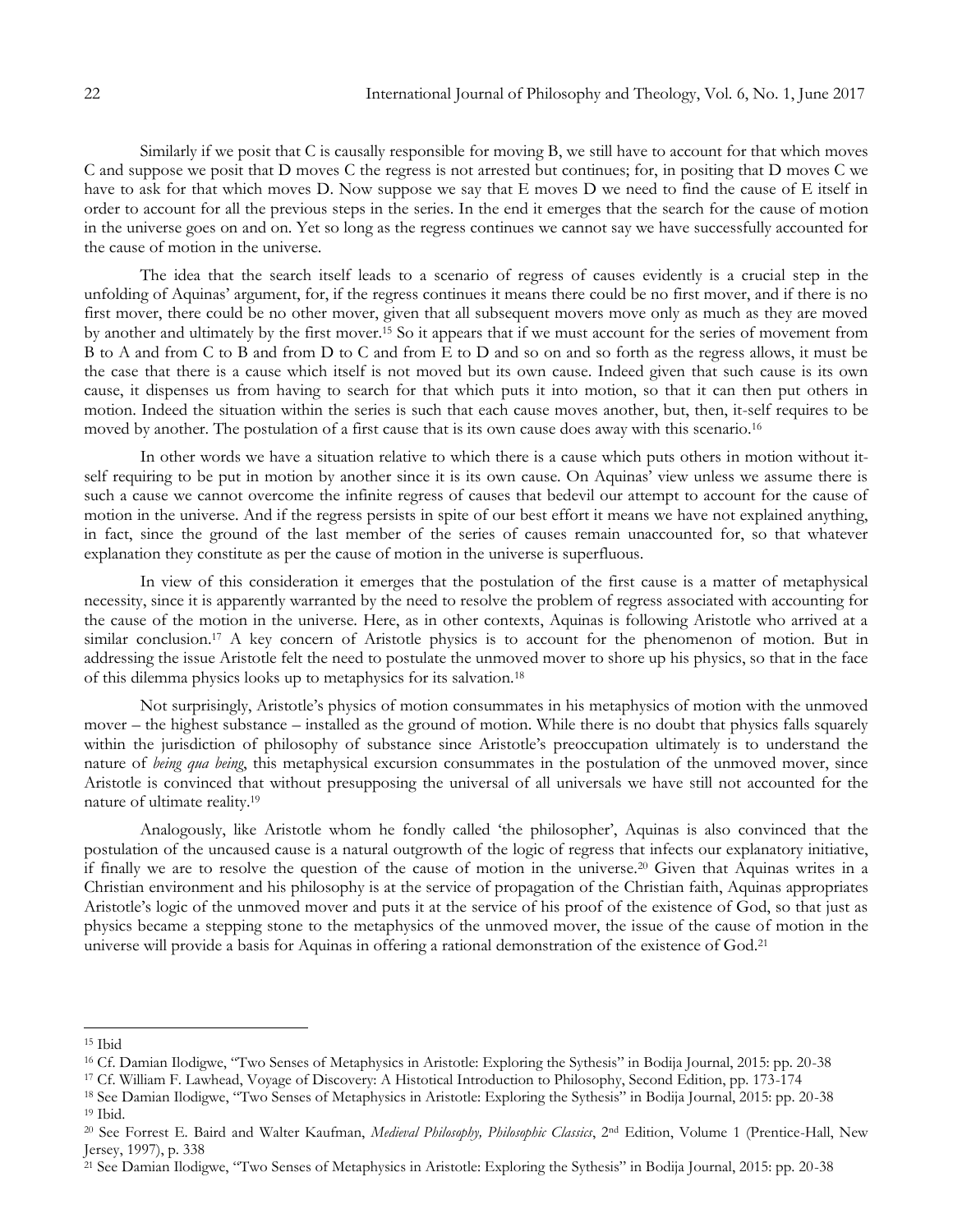$\overline{\phantom{a}}$ 

In developing his five proofs of God's existence, Aquinas is not oblivious of his debts to Aristotle.<sup>22</sup> Indeed both the tone and structure of the proofs bear the imprint of Aristotle. This is obviously true of the proof from motion but it is no less true of the rest of the proofs. This general pattern we find in respect of the argument from motion is replicated in the rest of the arguments, so that once we are familiar with the argument from motion we can relate easily with the rest of the proofs, since they exhibit the same structure. To see this let us now focus on the proof from efficient causality in what follows.

## **2. 2. Proof from Efficient Causality**

 Like the proof from motion the proof from efficient causality expresses Aquinas" debt to Aristotle. As is well known efficient cause is one of the four causes Aristotle identifies in his Metaphysics.<sup>23</sup> Indeed Aristotle's four causes are integral to his metaphysics of substance and constitute the core element of Aristotle"s response to the dilemma of change and permanence that goes back to Parmenides and Plato.<sup>24</sup> In his *Physics*, Aristotle distinguishes material cause from formal cause as he distinguishes these from efficient and final cause. Material cause is the material from which a thing is made whereas the formal cause is the shape or form it assumes. In assuming a form or shape an agent is responsible for this development and that is what Aristotle refers as to efficient causality. It has to do essentially with the question of the coming to be of individual substances and the point is that no individual substance brings itself into being and if in being already no individual substance is responsible for reducing itself from potentiality to actuality in respect of whatever else it becomes.<sup>25</sup>

In articulating his proof from efficient causality Aquinas essentially follows Aristotle"s definition of efficient causality as laid down above. His overall concern, however, is to appeal to the phenomenon of efficient causality in making a case for the existence of God. Consequently he begins, as he did with the previous proof, by drawing attention to the fact of efficient causality. Aquinas" purpose is not simply to remark the fact of efficient causality but to take this as evidence for the existence of God. Thus to demonstrate the existence of God Aquinas interrogates the fact of efficient causality. On his view, immediately we analyze the phenomenon of efficient causality we are struck by the further fact that while the efficient causality of a thing is responsible for bringing the thing into being, or reducing it from potentiality to actuality in other contexts, no efficient causality is its own cause.

The carpenter, for instance, mediates the coming to be of the table by imposing the form of a table on the wood, the original material from which the table is made. Yet the truth is that the carpenter itself is not its own cause as no efficient cause is its own cause. While the carpenter helps us to explain the coming to be of the table, we cannot explain the being of the carpenter in terms of the carpenter but must explain the being of the carpenter in terms of his parents, so that the carpenter is a function of Joseph and Mary if Joseph and Mary are the parents of the carpenter, John.<sup>26</sup>

Yet it is clear that if the matter is stretched further we could not say that Mary and Joseph understood as the efficient cause of John is responsible for bringing themselves into being. Yes they are efficient cause of John but they are not the cause of themselves. They were brought into being by their own parents as well, let us say, Daniel and Margaret.<sup>27</sup> The point that no efficient cause is its own cause is part of what Aquinas means by saying that there is an order of efficient cause in the world and nothing could be more evident than this if every efficient cause points beyond itself in respect of the question of its origination. Yet there is a more fundamental point Aquinas presses in respect of the alleged order of efficient cause in the world, namely, that if we continue to interrogate the being of each efficient cause in order to understand its coming into being, we discover that we are confronted with regress of efficient causes, for, given that no efficient cause is its own cause the moment we posit an efficient cause for a thing, we are faced with a scenario of having to posit another efficient cause for the efficient cause in question since it cannot be its own cause.

<sup>&</sup>lt;sup>22</sup> See Norman Kretzmann and Eleonore Stump, "Editor's Introduction" The Cambridge Companion to Aquinas (Cambridge: Cambridge University Press, 1993)

<sup>23</sup> See Damian Ilodigwe, "Two Senses of Metaphysics in Aristotle: Exploring the Sythesis" in Bodija Journal, 2015: pp. 20-38

<sup>24</sup> Damian Ilodigwe, "Parmenides and the Question of the One, West African Journal of Philosophical Studies, 2018, Vol. 18, pp. 114-138

<sup>25</sup> Cf. William F. Lawhead, Voyage of Discovery: A Histotical Introduction to Philosophy, Second Edition, pp. 174-175

<sup>26</sup> Cf. Damian Ilodigwe, "Two Senses of Metaphysics in Aristotle: Exploring the Synthesis" in Bodija Journal, 2015: pp. 20-38 <sup>27</sup> Ibid.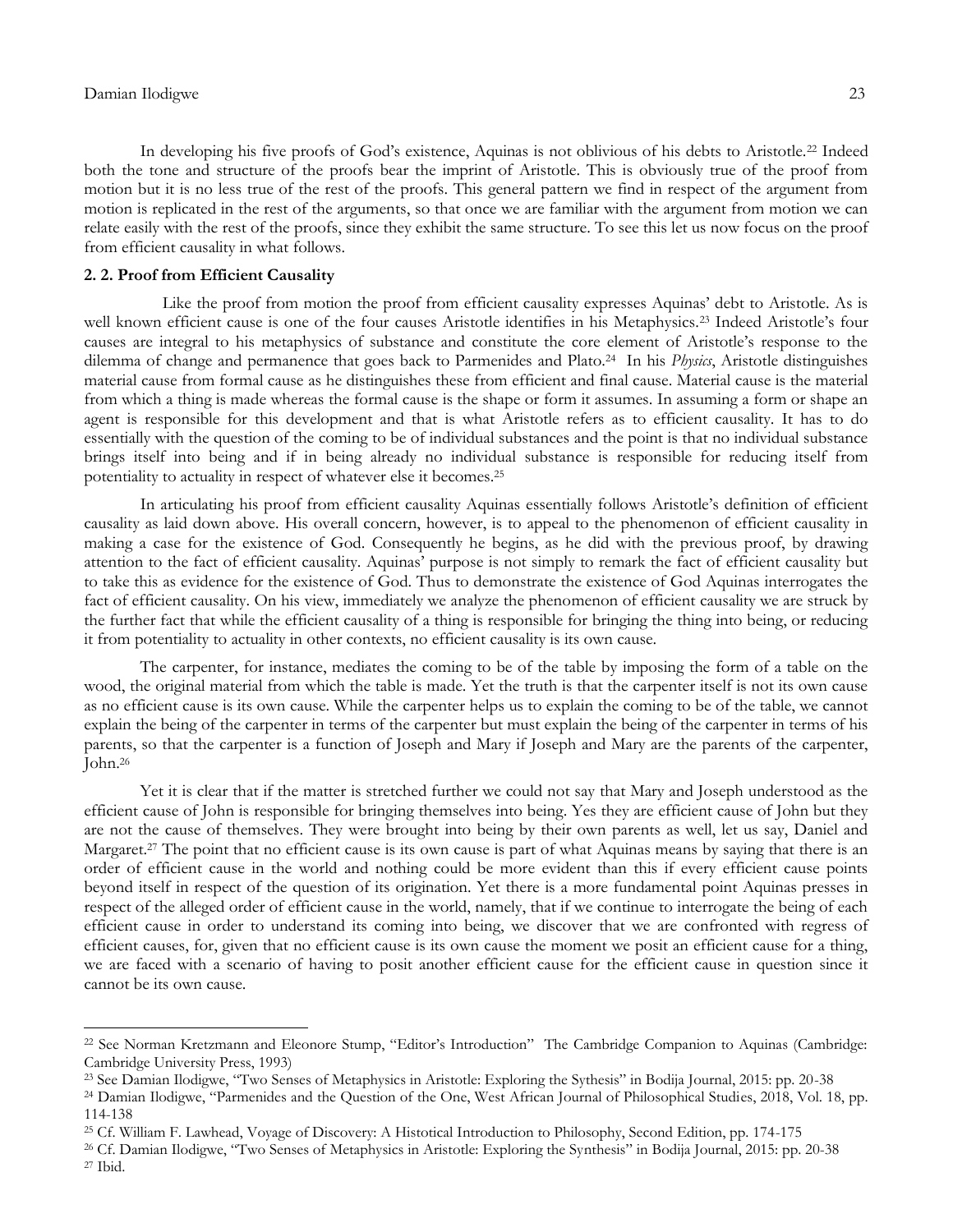The emergence of regress of efficient causes within our explanatory scheme, in attempt to account for the efficient cause of A, recalls a similar situation in respect of the proof from motion. In fact from the moment of this emergence of regress of causes there is virtually nothing that separates the two proofs for from now on the question is whether we can allow this regress to persist and if we allow it to persist what this might mean for our attempt to account for the reality of efficient causality. The first point we must note in respect of the regress is that there is a certain dependence within the order of efficient causality and this is what we see in the fact that the attempt to account for A leads to J and M and J and M in turn leads to D and M. Yet the fact is that if we insist on our original thesis that no efficient cause is the cause of itself the regress is bound to persist. But if the regress persists, can we finally lay to rest the problem of the cause of efficient causality?

Obviously given this scenario, the way to secure an ultimate account is to arrest the regress of efficient cause by positing a first cause which is its own cause and does not depend on another efficient cause for its generation. Unless the regress is arrested it means the situation cannot be resolved. It means in other words that we cannot explain the fact that things come into being and are brought into being by another thing. Just like the argument from motion the necessity of overcoming the regress becomes the final step in the chain of premises that establishes the existence of God.

Indeed as Aquinas says clearly in concluding the proof, "Therefore, if there be no first cause among efficient causes, there will be no ultimate effect, nor any intermediate efficient causes; all of which is plainly false. Therefore it is necessary to admit a first efficient cause, to which everyone gives the name God".<sup>28</sup> The similarity between the structure of the proof from efficient causality and the proof from motion is clear. Once the necessity of postulating the first cause in order to arrest the regress is established, one argument appears to collapse into the other as they uphold the existence of God as following logically from the fact of efficient causality or again the fact of motion.

But, as in previous case, it remains to be seen whether there is a necessity to arrest the regress and whether we will arrive at the conclusion Aquinas arrived at, namely, this is what everyone knows as God, if the regress issue were approached differently. We will return to these critical issues but for now what is important is to remark the correlation between the regress issue and the postulation of a first cause and their place in the architectonic of the proofs. This is evident from the two proofs we have seen. But it is no less evident from third proof, that is, the proof from Possibility and necessity to which we now turn our attention.

## **2. 3. Proof from Necessary versus Possible Being**

Like the first and second proofs from motion and efficient cause respectively the point of departure of the third proof is a statement of observation in respect of nature namely, that there are possible beings as contradistinguished from necessary being. The proof turns on the notion of possible and necessary beings and the distinction between them. So, it is important to understand what these terms mean if we are to grasp the point of the proof from possible versus necessary being.

The distinction between necessary being and possible being is not original to Aquinas but was well established before Aquinas, going back to the classical tradition of Greek philosophy. The distinction is presupposed in Parmenides, Plato and Aristotle in respect of their various accounts of the nature of ultimate reality.<sup>29</sup> The distinction also occurs in Augustine and Anselm. The distinction is particularly prominent in the second form of Anselm"s ontological argument where it also plays a key role in Anselm"s argument for the existence of God - a similar role it plays in Aquinas.<sup>30</sup>

In Aquinas however the distinction functions in an empiricist context since Aquinas begins his investigation by observing that there are possible beings in nature. As in previous proofs the statement of fact regarding the existence in nature of possible beings serves to set up the argument for the existence of God but this will be pursued via an interrogation of the fact of possible being.

<sup>28</sup> See Forrest E. Baird and Walter Kaufman, *Medieval Philosophy, Philosophic Classics*, 2nd Edition, Volume 1 (Prentice-Hall, New Jersey, 1997), pp. 338-389

<sup>29</sup> Forrest E. Baird and Walter Kaufman, *Ancient Philosophy, Philosophic Classics*, 2nd Edition, Volume 1 (Prentice-Hall, New Jersey, 1997), p. 20; Forrest E. Baird and Walter Kaufman, *Medieval Philosophy, Philosophic Classics*, 2nd Edition, Volume 1 (Prentice-Hall, New Jersey, 1997), pp. 158-9

<sup>30</sup> Forrest E. Baird and Walter Kaufman, *Medieval Philosophy, Philosophic Classics*, 2nd Edition, Volume 1 (Prentice-Hall, New Jersey, 1997), pp. 158-9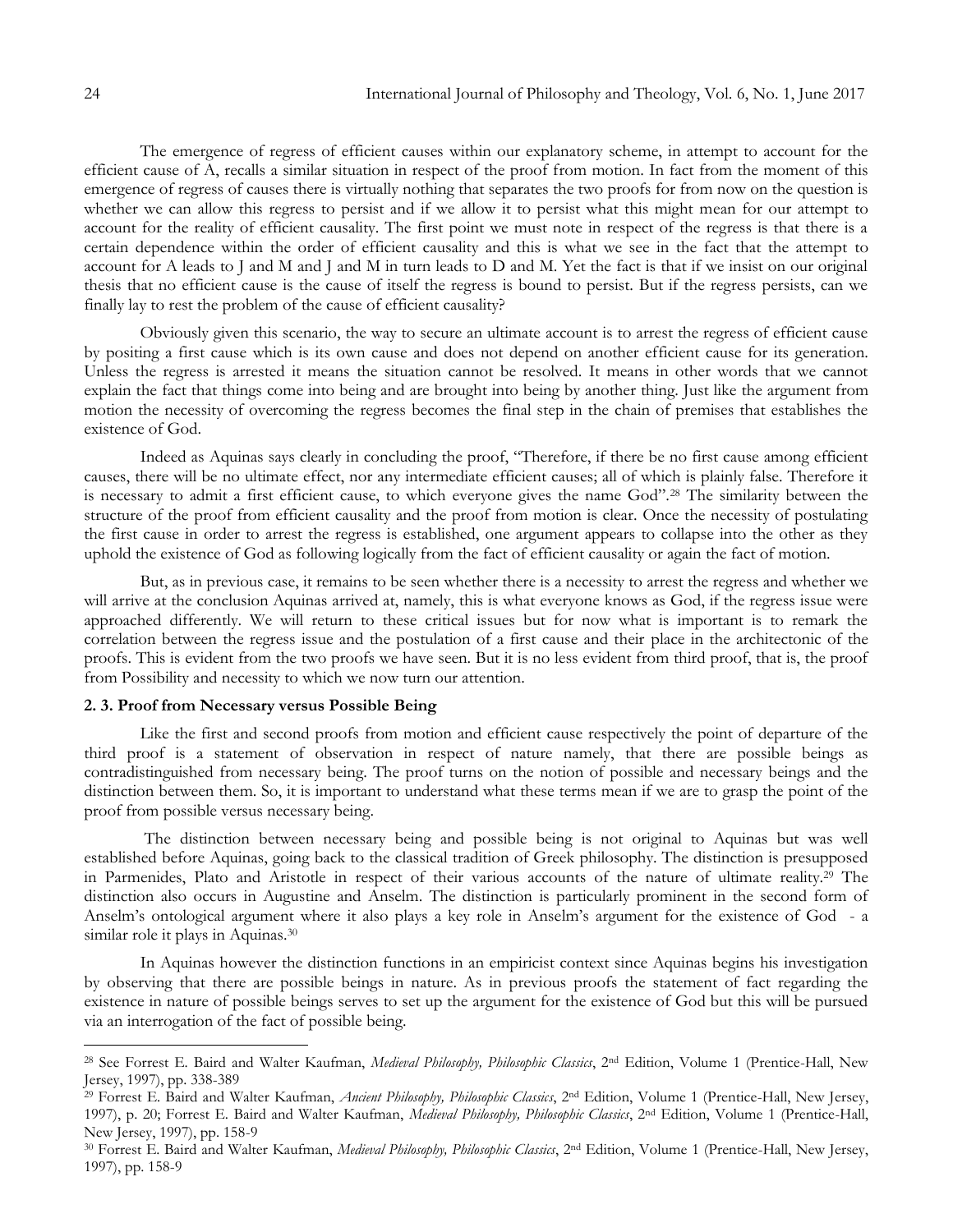On Aquinas" account a possible being is a contingent being, a being which need not exist. In other words it may or it may not exist. Its contingency implies that it has not always existed and certainly will not always exist. It begins to exist in time and will cease to exist in time, so that it does not possess existence with necessity. If it does exist it owes its existence to something other than itself and could not be said to possess existence on its own account.<sup>31</sup>

On the contrary, a necessary being is a being that owes its existence to itself and not to another being. In other words a necessary being is the cause of its own existence, so that it is inconceivable that it comes into being or ceases to be. A necessary being always existed and will always exist.

In focusing attention on this distinction and particularly on the fact that there are possible beings in nature, Aquinas" purpose is to argue that interrogation of their being suggest that there must a necessary being, since, if by virtue of their contingency, they owe their existence to another, they could not possibly be their own cause. Yet, if, in fact, what we have were merely possible beings which depend on others for their existence we could not really account for the coming into being of anything in the final analysis. In other words to have a possible being, it seems inevitable that there must be a necessary being to whom possible beings owe their existence.<sup>32</sup>

We may argue that some possible beings owe their existence to another and to this extent we can account for their coming into being. Yet unless such beings possess existence by their very nature we are bound to be caught up in an infinite regress of causes.

We cannot fail to notice the similarity between the proof from possible being and two earlier proofs as commentators have noted. The similarity is evident in respect of the structure of the proofs. But the similarity is no less evident in respect of the logic that undergirds the argument, first, in its build up; and, secondly, in its consummation. Like the previous proofs the crucial premise, as always, is the point that we cannot have an infinite regress of causes if we are to explain anything, whether the fact of motion in the universe or the fact of efficient causality, or, in the current context, the fact of possible beings.<sup>33</sup>

If we are to account for these phenomena the regress has to be arrested by postulating a first cause. To successfully account for the fact of possible being in this context the regress of causes have to be arrested by postulating a necessary being which, as Aquinas says, owes its existence to itself by necessity instead of deriving it from another. Thus it emerges once again that there is a correlation between the issue of regress of causes and the necessity of postulating a necessary being that ultimately accounts for the fact that there are possible beings in nature. The point, in the end, is that there cannot be infinity of merely possible beings, who, depend for their existence on something else. Therefore there must be some being, who, exists by its own necessity and is not dependent on anything but who can impart existence on everything else.

In what follows we turn our attention to the two remaining proofs of Aquinas in respect of the existence of God. I mean the proof from degree of values and the proof from governance of the world. We will consider both proofs in succession. But it is noteworthy that both proofs are usually contrasted with the three earlier proofs despite the point of convergence between them in respect of exemplifying the aposteriori procedure. While the three proofs are said to be cosmological arguments strictly speaking, the proof from degree of values in the world is said to be a teleological argument or to put it differently a design argument for the existence of God. On the other hand the proof from the governance of the world is said to be a moral argument for the existence of God.

The larger significance of this divergent classification is that whereas the first three proofs dubbed as cosmological arguments strictly speaking confronts us with a portrait of a impersonal God, the fourth and fifth proofs dubbed as teleological and moral arguments confronts us with a portrait of a personal God. In this wise, as some commentators argue, the first three arguments are not that original to Aquinas as they are clearly present in Aristotle.<sup>34</sup> On the other hand the fourth and fifth proofs are more original to Aquinas and truly reflect his project of reconciling Greek philosophy with Christian faith so far as the Christian God is a personal God rather than an impersonal God.<sup>35</sup>

<sup>31</sup> Ibid.

<sup>32</sup> Ibid.

<sup>33</sup> Cf. W. T. Jones, A History of Western Philosophy: The Medieval Mind, Second Edition, Chapter 6.

<sup>34</sup> Ibid.

<sup>35</sup> Ibid.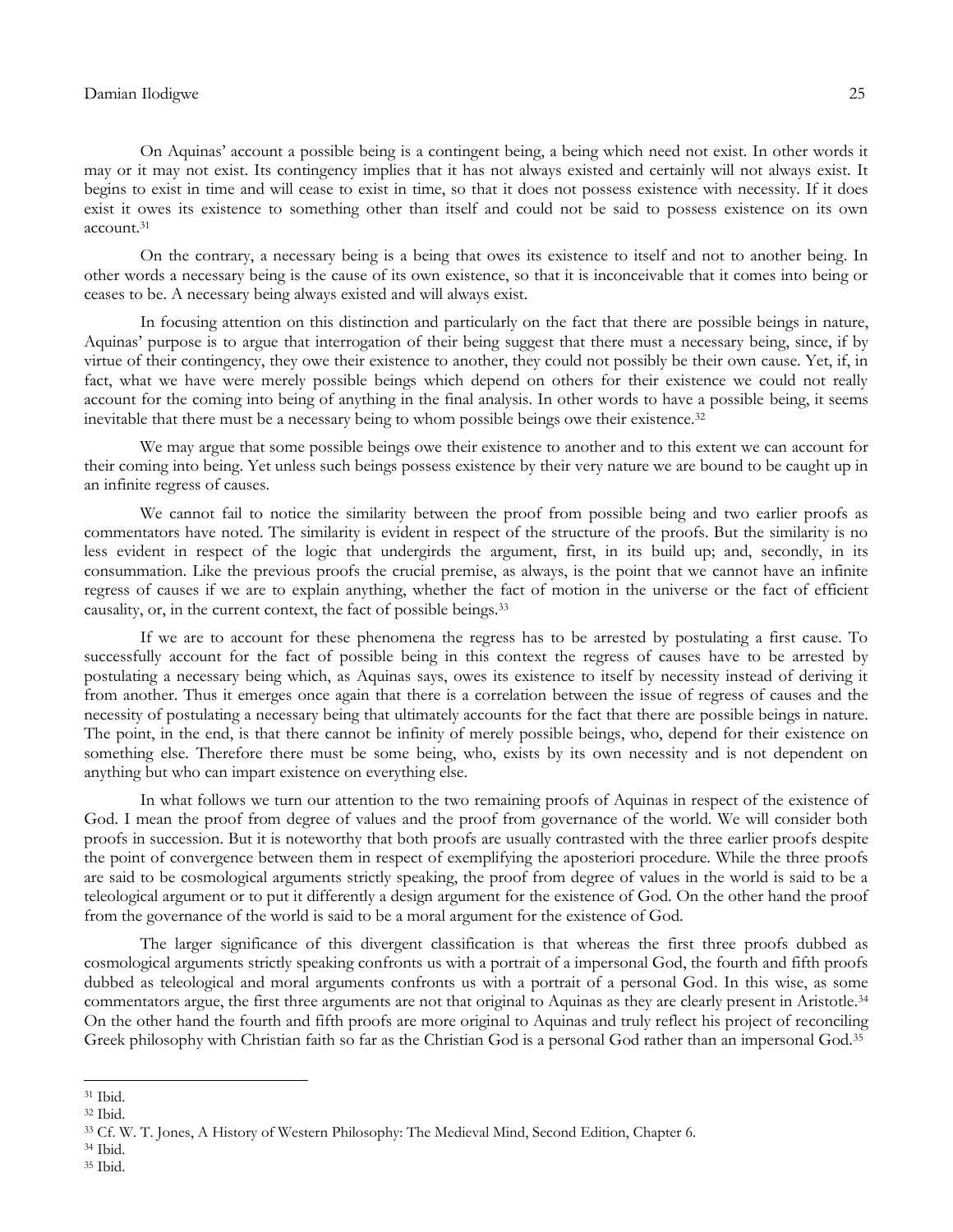With these remarks we can now examine the claims of the fourth and fifth proofs one after the other beginning with the fourth, namely, the proof from degrees of perfection

## **2. 4. Proof from Degrees of Perfection**

Like earlier proofs, the proof from degrees of perfection starts with a statement of fact to the effect that there are grades of value in things. In other words things do not embody the same value. Some have more or less value than the others and nothing is as obvious as the fact that we make comparative judgement about things.

Such comparative judgements are part of the furniture of our everyday life, as we engage in social intercourse. We prefer one thing to another of its kind because we judge it to be better than its counterpart; we judge it to possess a greater value than the other. Invariably choices are made on the basis of our comparative judgment about the value of the things in question. Thus in a class of students we will judge some more intelligent than others. Or again one could be judged to be more sociable than the other or more athletic than the other. We could also judge something to be truer; or more noble or hot than another.

While it is beyond question that there are grades of value in things, what is crucial for Aquinas is that whenever we make comparative judgements about things, the presupposition always is that there is something that embodies the characteristic in question in a superlative degree.<sup>36</sup> In other words comparative degree always correlates with a superlative degree, so that where we have more or less of a thing we also have the case of a superlative degree of its instantiation. To stick to our previous examples, if we have a situation where some students are more intelligent than the other, we must also have the category of the most intelligent student, just like having some students as better than others also implies that there must be a category of best student. In other words the category of best can hardly be divorced from the category of more or less.

But aside from the fact that comparative degree presupposes superlative degree, superlative degree is the standard in terms of which we measure the value of things. Thus something is better than another thing to the extent that it more closely resembles the best; something is truer, if it is more like truth. We see this exemplified by some teachers when they grade their students. They take the best grade as a measure to grade the rest of the papers, deciding, as it were, what grade it deserves. If it is not better than the one rated highest it is assigned a lower grade and others that are not as good as it is, gets even lower grades, so that, in the end, we end up with a certain hierarchy of grades.

Yet it is not just the case that comparative degree is measured against the superlative, more importantly the claim is that the being of the comparative depends on the superlative, so that without the superlative we cannot speak of the comparative. In affirming the correlation between the comparative and superlative and indeed the dependence of the comparative on the superlative Aquinas is clearly influenced by Plato and Aristotle for the doctrine of degrees in truth and reality is a core aspect of Platonic and Aristotelian metaphysics.<sup>37</sup> Aristotle essentially follows Plato in his hierarchical conceptualization of the real, except that with Aristotle there is a substantial modification of the category of discourse in attempt to circumvent Plato"s metaphysical dualism.<sup>38</sup> But beyond this there is little difference between both thinkers in respect of the whole question of hierarchy of reality, truth and values. I suppose this is evident from Aristotle"s double characterisation of metaphysics as science of being qua being and the science of the highest substance. This characterization is representative of the hierarchical nature of Aristotle"s metaphysics and this hierarchy permeates the whole of Aristotle's system.<sup>39</sup>

In appropriating this hierarchical features of Platonic and Aristotelian metaphysics, the intent of Aquinas is to put it at the service of the Christian faith, in this specific context it serves to offer a rational demonstration of the existence of God, for, on Aquinas' estimation, it is not just that the comparative presupposes the superlative, a more crucial consideration from his standpoint is that the superlative is the cause of the comparative. In other words, if there were no superlative degree of goodness, truth and being, the existence of any lesser degree would be inexplicable.

<sup>36</sup> Ibid.

<sup>37</sup> See W. T. Jones, A History of Western Philosophy: The Medieval Mind, Second Edition, Chapter 6.

<sup>38</sup> Cf. William F. Lawhead, Voyage of Discovery: A Histotical Introduction to Philosophy, Second Edition, pp. 174-175

<sup>39</sup> Cf. Damian Ilodigwe, "Two Senses of Metaphysics in Aristotle: Exploring the Synthesis" in Bodija Journal, 2015: pp. 20-38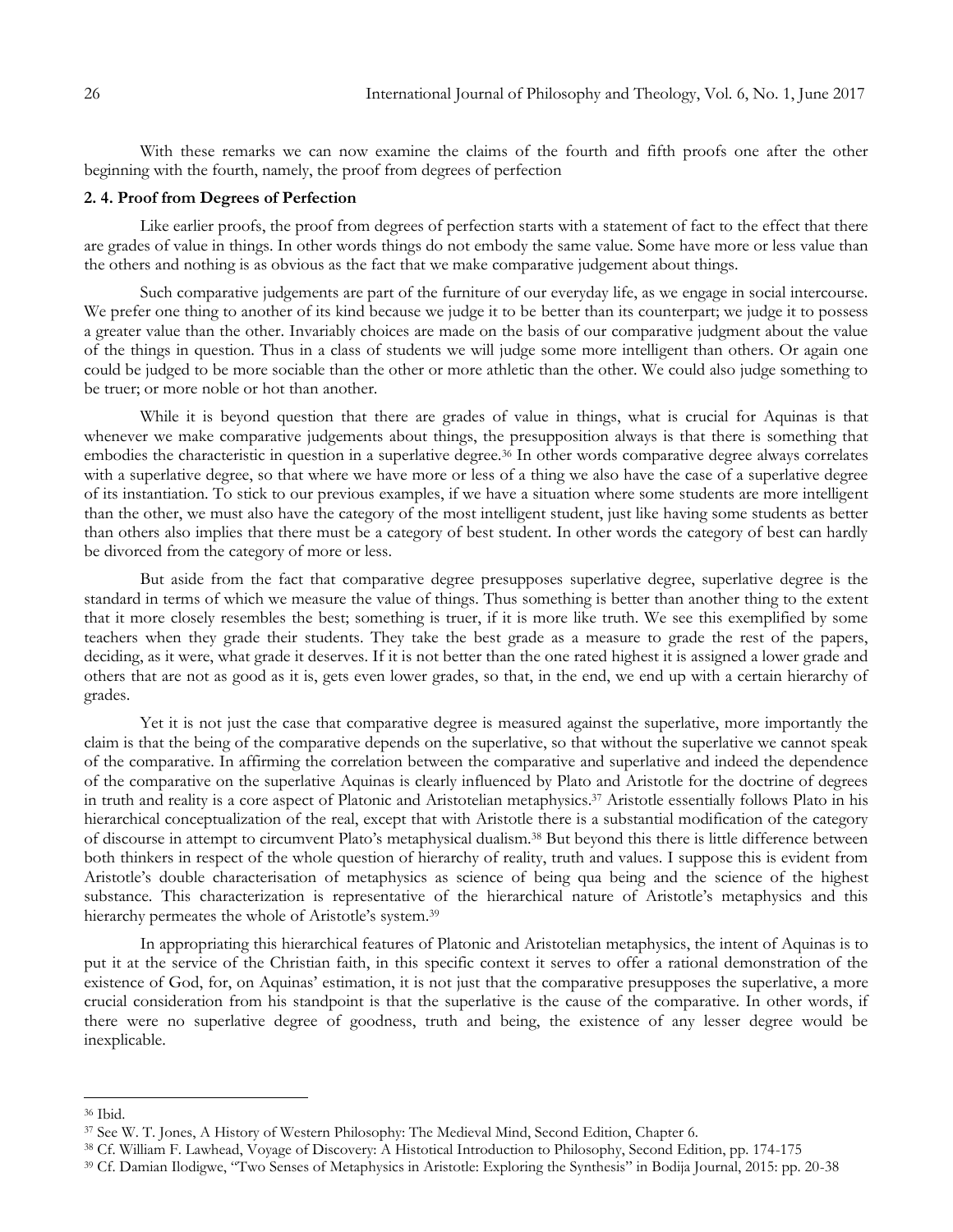Consequently the fact that there is a lower degree points to the existence of the maximum degree, so that if we start with the lower we are led to the maximum as its cause. When we extrapolate the point and apply it to the problem of the existence of God it means that we cannot account for the lower unless we assume that God is the ground of values and as such the explanation for the value things embody. Thus while we affirm that there is hierarchy of value in things we could not account for this without presupposing the existence of God.

Given that maximum of any genus is the cause of all in that genus, Aquinas concludes that "there must also be something which is to all beings the cause of their being, goodness, and every other; and this we call God."<sup>40</sup>

## **2. 5. Proof from Governance of the World**

Let us turn our attention now in what follows to Aquinas' fifth proof in respect of the existence of God, namely, proof from the fact of order in the universe otherwise known as the design argument. The argument is predicated on the premise that can observe certain order in the universe. In others words, the universe is teleologically constituted. Things do not just happen haphazardly but according to certain purpose inherent in them. Things and events have purpose and their activity is regulated by their inherent purpose.

On Aquinas" view it is not only the constituents of the universe that is purpose- driven in respect of their activity but the universe as a whole. He takes this phenomenon of the purposive nature of the universe as an indication that the universe is the work of some intelligence. The order in the universe means that the universe was created by God.

Thus unless we presuppose that there is a designer we cannot understand the design which the universe is. The logic invariably is that if there is a design there must be a designer as there is no design without a designer. Given that there is order in the universe, there must be a designer and that is what we know as God. The fifth proof from the governance of the world like all the rest of the proofs begins with a statement of empirical observation about the universe and on the basis of cause and effect analysis it then explains the observed fact as the effect of God's causal activity. Thus apart from the empiricist cast of the argument, the causal analysis that derives the conclusion from the premise is another feature they share in common, so that even though the fourth and fifth argument are respectively called moral and teleological arguments in contradistinction from the first three which are called cosmological arguments strictly speaking, all the proofs broadly speaking are causal arguments.

The fifth one particularly exploits the causal link between design and designer in establishing the existence of God. A similar cause-effect move is evident in the proof from grades of value in things and is no less the case in respect of the first three proofs: proof from motion, proof from efficient causality and proof from possibility versus necessity. All of the proofs are exercise in natural theology so far as Aquinas" purpose is to offer a rational demonstration of the existence of God as far as reason can allow. To what extent can Aquinas be said to have accomplished his purpose? Can we really say the arguments are successful in establishing the existence of God?

#### **3. Criticisms of Aquinas' Cosmological Arguments for the Existence of God**

Several commentators have noted that as commendable as Aquinas" efforts are, the proofs are not successful, if Aquinas" purpose was to offer a rational demonstration for the existence of God. In criticizing the proofs, the focus of attention is on the structure of the argument, particularly the issue of regress of causes that emerges within Aquinas" explanatory scheme, the moment he attempts to offer a causal explanation for the observed features of the universe that drives each of the proof. The problem is not with the empirical fact with which each of the proofs begins. Nor is the problem with Aquinas" commitment to the thesis that nothing can be its own cause but must be caused by another. For the most part commentators sympathize with these theses which Aquinas derived from Aristotle.

## **3. 1.The Five Ways and the Question of Infinite Regress Of Causes**

 $\overline{\phantom{a}}$ 

The problem with Aquinas" proofs, commentators point out, has to do with how Aquinas manages the phenomenon of regress at the heart of the whole argumentation. As we have seen in respect of the regress of causes, Aquinas" assumption was that it was not reasonable to allow the regress to continue ad infinitude, so that the need to overcome the regress necessitates the postulation of a first cause, which itself is uncaused.

<sup>40</sup> See Forrest E. Baird and Walter Kaufman, *Medieval Philosophy, Philosophic Classics*, 2nd Edition, Volume 1 (Prentice-Hall, New Jersey, 1997), p. 339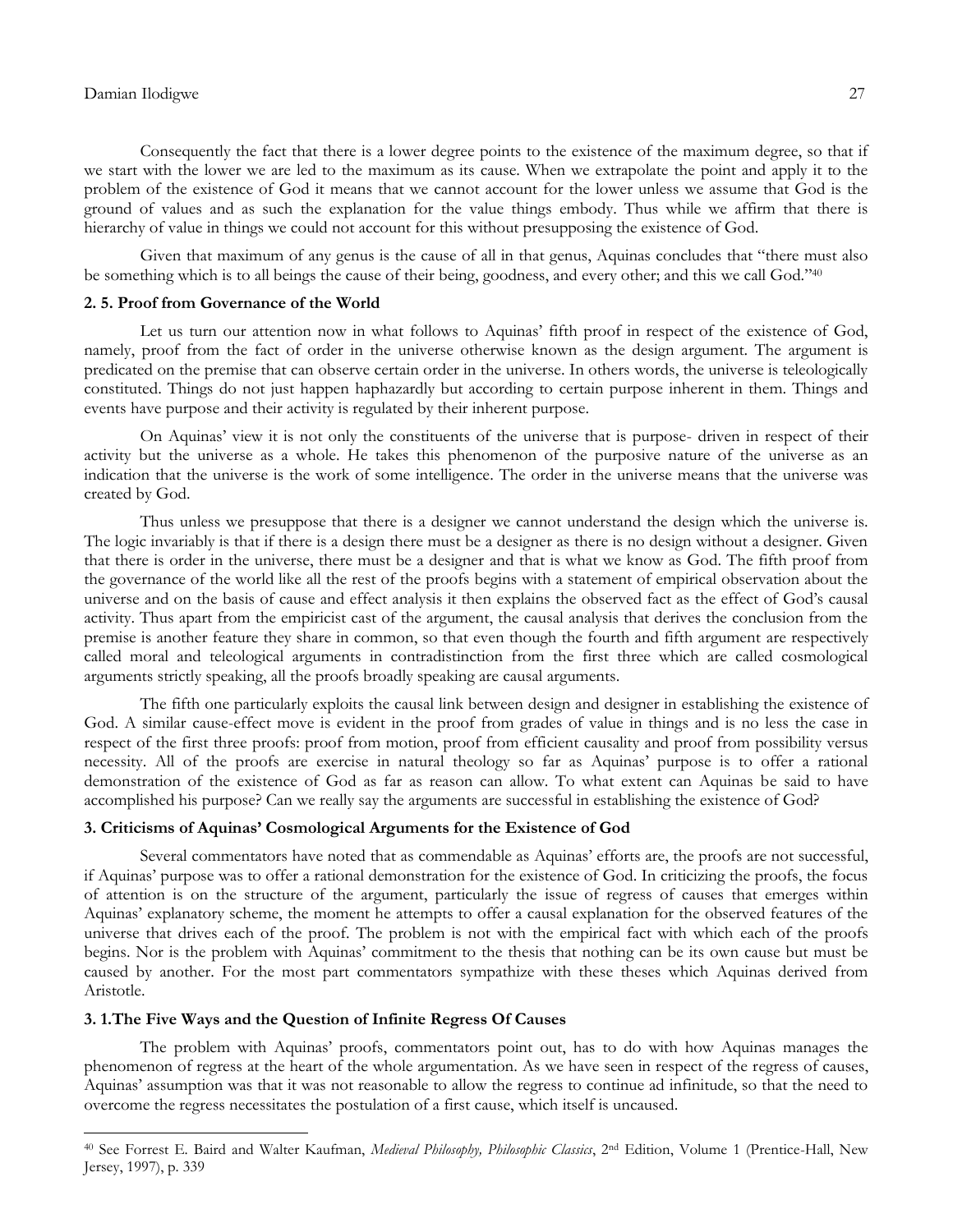The assumption that the regress cannot continue and the postulation of first cause it consequently necessitates thus become the high point of Aquinas" argument. As we have noted, if Aquinas" assumption is correct, the postulation of the first cause seems warranted and it also means that the entire argument acquires certain validity. But suppose the assumption is wrong the picture is sure to look different, for, in the first place, it means that the postulation of first cause is unwarranted and to this extent Aquinas" conclusion that God is the first cause can hardly be sustained.

Indeed this is the line of argument some critics maintain. Essentially the point is there is no contradiction in the notion of an infinite regress of causes, meaning effectively there is nothing logically inconsistent in the thesis that the universe has no beginning, so that it will require the service of a first cause to account for its beginning.

On this reading, therefore, the postulation of a first cause to arrest the regress and so account for the observed feature of the universe is superfluous. If the postulation of first cause is unwarranted, it means the whole of Aquinas's argument disintegrates, given that the argument is driven by the correlation that is assumed to exist between God as the cause of the universe and the observed feature of the universe as an effect of its causal activity. On the reading that views as unwarranted the postulation of a first cause, it means that God is not needed to explain the reality of the universe, since we cannot rule out the possibility that the universe has always existed, so that it is not in need of a cause, or again, if it has a beginning in time this could be explained in some other way such as through the big bang theory rather than in terms of God as the causal origin of the universe.

This alternative reading has been canvassed by many modern scientists in contemporary times. It is easy to see that it derives its appeal from the counter assumption that it is not unreasonable to have an infinite regress. Once this counter assumption is put in place Aquinas can hardly make the move he makes. Yet aside from the issue of the regress and whether or not it is appropriate to arrest it, commentators maintain Aquinas" derivation of the conclusion as per God"s existence is arbitrary. They point out there seems to be a long way from the thesis as to the existence of a first cause that is the cause of itself and the thesis concerning the existence of God. Is God merely the first cause, so that to establish the necessity of a first cause tantamount to the establishment of the existence of God?

## **3.2. The Five Ways And The Question Of The Alleged Gap In Deducing The Existence Of God From The Necessity Of A First Cause**

Commentators point out that even if we grant that it is reasonable to arrest the regress and the need to postulate a first cause is warranted this does not by it-self prove the existence of God. They allege, therefore, that there is a certain gap in the reasoning that takes us from the necessity of postulating a first cause to Aquinas" declaration that this is what we know as God. The necessity of postulating a first cause can be rationalized but unless there is an absolute identity between the first cause and what Aquinas refers to as God, it is hard to see that he has established the existence God as a truth that follows from rational evidence. To add to the complexity of issues at stake commentators note that people understand by God different meaning depending on their cultural background. In effect it means that even if we grant that there is a correlation between the idea of a first cause and the idea of God it is difficult for the neutral observer to know which God Aquinas has in mind. If it means the Christian God the suggestion invites further skepticism for the Christian God is a personal God rather than the impersonal metaphysical God associated with Aristotle's metaphysics and indeed the whole of Greek thought.

If Aquinas says broadly that this is what we know as God, two points are essential to keep in mind. Obviously we cannot rule out the influence of Aristotle on his thought.<sup>41</sup> He drew extensively from Aristotle, as we have noted earlier, but he was also conscious of the need to appropriate Aristotle from the standpoint of the exigencies of the Christian faith.<sup>42</sup> In other words his point was to synthesise Aristotle with Christianity, so that wherever he saw anything in Aristotle that could help the synthesis he swiftly adopted it. Such was the case with Aristotle"s unmoved mover.<sup>43</sup> But the personal character of the God of Christianity invites suspicion as to whether Aquinas" appropriation of Aristotle here does justice to the concept of Christian God if it is nothing more than a first cause that causally explains certain features of the universe and indeed the universe as whole.

<sup>41</sup> See Norman Kretzmann and Eleonore Stump, "Editor"s Introduction" The Cambridge Companion to Aquinas (Cambridge: Cambridge University Press, 1993), pp. 1-11

<sup>42</sup> Brooke Noel Moore and Kenneth Brudder, Philosophy: The Power of Ideas (London: Mayfield, 1990), p. 65

<sup>43</sup> Ibid.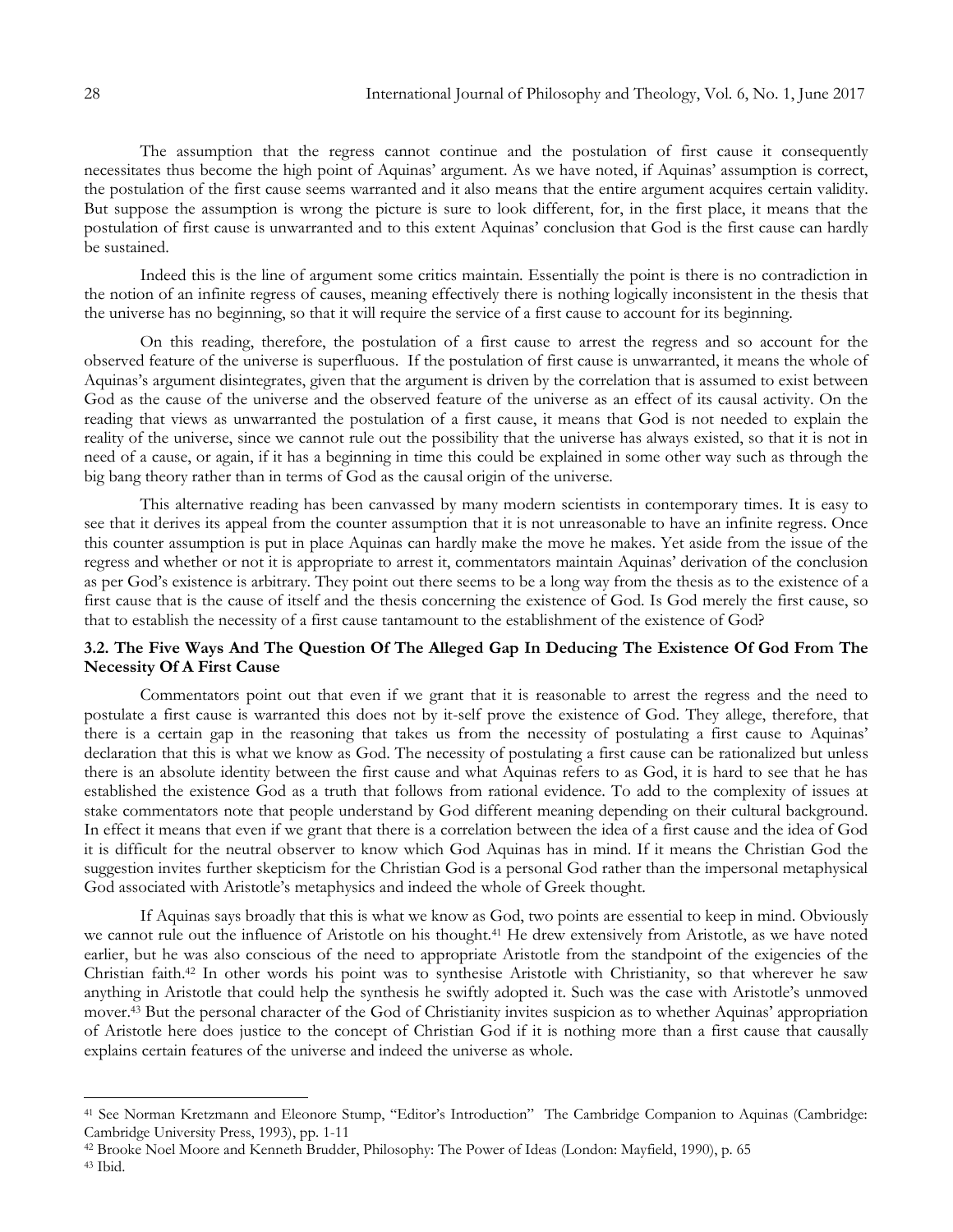Thus even if we leave aside the issue of regress of causes and maintain that Aquinas was right to arrest the regress by postulating a first cause, it is doubtful whether the proofs really establish the existence of a Christian God, or whether what we have here is no more than a transposition of Aristotle"s metaphysics unto the Christian concept of God.<sup>44</sup> What is clear is that Aquinas offers us more ambiguities than certainties, a scenario which has invited the distinction between God of Christianity and God of the philosophers? Which one do the proofs establish? Is it the God of Christian revelation or the God of philosophers?

In addressing the above issues it is important to state that Aquinas" purpose in presenting the five proofs was to offer a rational demonstration of God's existence. While he was fully aware of the ambiguities involved in such enterprise he was nonetheless convinced that God can be known by Natural reason. Indeed as he states explicitly in the *Summa*, Our natural knowledge begins from sense. Hence our natural knowledge can go as far as it can be led by sensible things. But our intellect cannot be led by sense so far as to see the essence of God; because sensible creatures are effects of God which do not equal the power of God, their cause. Hence from the knowledge of sensible things the whole power of God cannot be known; nor therefore can His essence be seen. But because they are his effects His effects and depend on their cause, we can be led from them so far as to know of God whether he exists; and to know of him what must necessarily belong to Him as the first cause of all things, exceeding all things caused by him.<sup>45</sup>

We should note particularly Aquinas' emphasis on knowledge of God's essence on the one hand and the knowledge of God"s existence on the other hand. The crucial point is that as far as natural knowledge can go we can grasp the existence of God, but the matter of his essence is beyond the reach of natural reason.<sup>46</sup> What it means therefore is that natural knowledge has possibilities as well as limitations as far as the question of God"s existence is concerned. Because natural reason has possibilities we cannot deny that natural reason can discover the truth of God"s existence without any assistance from faith.<sup>47</sup> But because natural reason is limited natural reason cannot guarantee us absolute knowledge as far as the nature of God is concerned.<sup>48</sup>

## **3.3. The Five Ways and Question of Symbiosis between Faith And Reason**

Specifically to rely solely on the powers of natural reason alone means we can never know the essence of God. Thus the fact that natural reason has possibilities and limitation explains the ambiguity that bedevils the question of God. Recognizing this ambiguity implies that we always have to keep in mind that faith and reason belong to diverse spheres even though they cannot be set in dualistic opposition as there is essential continuity between them despite their irreducible difference.<sup>49</sup> Aquinas definitely recognizes this as should be evident from the above passage. That he recognizes the symbiosis between faith and reason or between philosophy and theology in respect of the question of God and how to investigate it explains his ambivalent attitude towards the power of reason as far as the discourse on God is concerned. While he will not deny that by natural reason we can know God he also want to maintain that no matter how far we push the possibilities of natural reason its limits are patent.<sup>50</sup> We need take into account this double emphasis in Aquinas" attitude to natural reason in order to place his five proofs in the proper context.

The implication immediately is that while Aquinas intends the proofs as a rational demonstration of God"s existence, he is too aware of their limits hence he says they are ways strictly speaking and not merely arguments.<sup>51</sup> This point is of no mean significance for it indicates immediately that while Aquinas pursues the discourse from the standpoint of faith he is nonetheless aware of the claim of faith especially as far as the background of the entire discourse is concerned.

<sup>44</sup> Ibid.

<sup>45</sup> See Forrest E. Baird and Walter Kaufman, *Medieval Philosophy, Philosophic Classics*, 2nd Edition, Volume 1 (Prentice-Hall, New Jersey, 1997), p. 339

<sup>46</sup> Cf. Samuel Enoch Stumpf, Elements of Philosophy: An Introduction, Third Edition, p. 376

<sup>47</sup> Ibid.

<sup>48</sup> Ibid.

<sup>49</sup> Cf. William F. Lawhead, Voyage of Discovery: A Histotical Introduction to Philosophy, Second Edition, pp. 172-174

<sup>50</sup> See Forrest E. Baird and Walter Kaufman, *Medieval Philosophy, Philosophic Classics*, 2nd Edition, Volume 1 (Prentice-Hall, New Jersey, 1997), p. 339

<sup>51</sup> Ibid.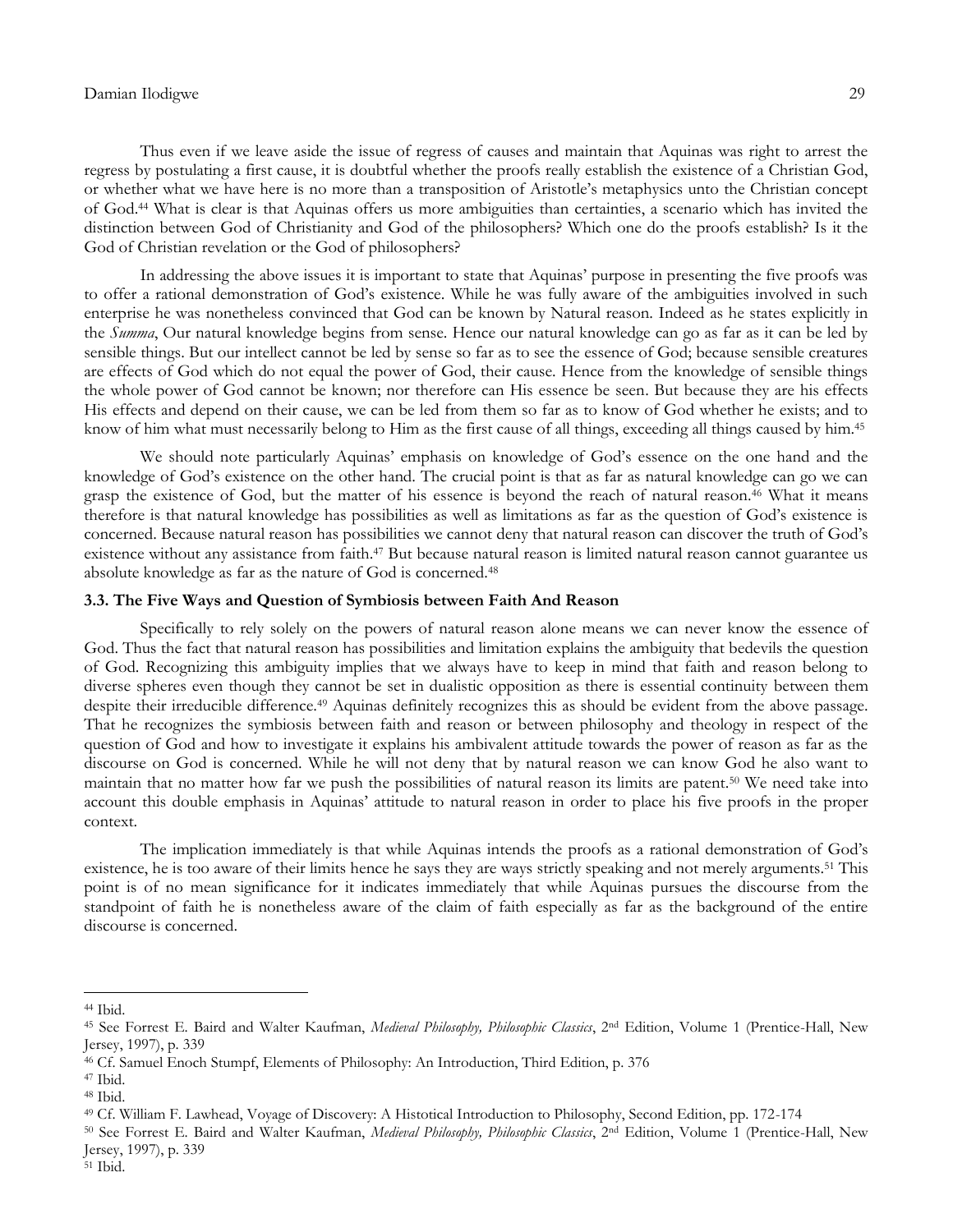I think this point emerges clearly when we consider that in the Summa Aquinas is careful to maintain that the truth of God"s existence and essence are articles of faith without prejudice to the fact that the question of his existence can be understood from the standpoint of natural reason.<sup>52</sup> The crucial point is that even as the truth of God existence is amenable to rational conceptualization we always stand on the inheritance of faith, even though this may not filter explicitly into our effort to rationally grasp the truth.<sup>53</sup>

The point in other words, as Anselm says in his context, is that before we ever come to know God rationally by way of demonstrating his existence his existence is accessible to us by means of faith.<sup>54</sup> Consequently it emerges that what we know by faith and what we know by natural reason are not opposed although our effort in natural theology is to try to grasp the truth as far as natural reason can allow.<sup>55</sup>

## **3. 4. The Question of the Possibilities and Limits of Natural Theology**

If we take into account this Janus-faced character of natural reason we begin to see why we cannot answer directly whether or not the proofs are successful unless, of course, it is clear which aspect of the matter we speak of, that is, whether it is successful relative to establishing the essence of God, or again, whether it is successful relative to establishing the existence of God. While the two aspects of the matter can be separated from the standpoint of natural theology, Aquinas" intention is not to separate the two considerations since he does not see any conflict between faith and reason but rather harmony.<sup>56</sup>

Thus from the standpoint of the limited goal of natural theology Aquinas will consider the proofs successful so long as they allow us to discover the truth about God"s existence through natural reason. But he also thinks that the ensuing knowledge is not complete so far as it does not address the fundamental question of the existence of God, so that if we take them as point of departure in respect of the discourse on God they certainly cannot be the terminus. In a sense therefore the incompleteness that bedevils natural knowledge arguably implies that the proofs are not complete so far as the insight they offer need to be complemented by the truth of revelation accessible only by means of faith.<sup>57</sup>

Consequently the proofs and indeed the whole of natural theology only serve as ancillary to revealed theology without prejudice to the autonomy of natural theology.<sup>58</sup> Indeed this is so clear from the architectonic of Aquinas' *Summa* for addressing the question of the existence of God through the means of natural theology served as a point of departure for him in addressing the more fundamental question of the essence of God which is the supreme prerogative of revelation. Indeed Aquinas' *Summa* in this context excellently exemplifies his doctrine regarding the symbiotic relation that subsists between faith and reason, theology and philosophy without prejudice to their respective autonomy.<sup>59</sup>

Of course without denying the autonomy of the respective spheres, the point is to properly work out the inter-play that subsists between them, so that while recognizing the continuity between the two spheres we also remain cognizant of the irreducible identity that defines both spheres.<sup>60</sup> Defining the proper boundary that belongs to each sphere without denying their community was a concern that preoccupied Aquinas throughout his career.<sup>61</sup>

<sup>52</sup> Ibid

<sup>53</sup> Ibid.

<sup>54</sup> Forrest E. Baird and Walter Kaufman, *Medieval Philosophy, Philosophic Classics*, 2nd Edition, Volume 1 (Prentice-Hall, New Jersey, 1997), pp. 158-9

<sup>55</sup> Ibid.

<sup>56</sup> Cf. Vittorio Possenti, Philosophy and Revelation, translated by Emmanuel L. Pararrella (London: Ashgate Publishing Company, 2001), pp. 1-21

<sup>57</sup> Ibid.

<sup>58</sup> Ibid.

<sup>59</sup> Cf. Damian Ilodigwe, "Between the Wisdom of God and the Wisdom of this World: Faith and Reason in the Thought of St Paul" The Nigerian Journal of Theology 2015, pp. 70-90

<sup>60</sup> Pope John Paul 11, Encyclical Letter: Fides et Ratio (Boston: Pauline Books and Media 1998), p. 7

<sup>&</sup>lt;sup>61</sup> Forrest E. Baird and Walter Kaufman, *Medieval Philosophy, Philosophic Classics*, 2<sup>nd</sup> Edition, Volume 1 (Prentice-Hall, New Jersey, 1997), pp. 322-324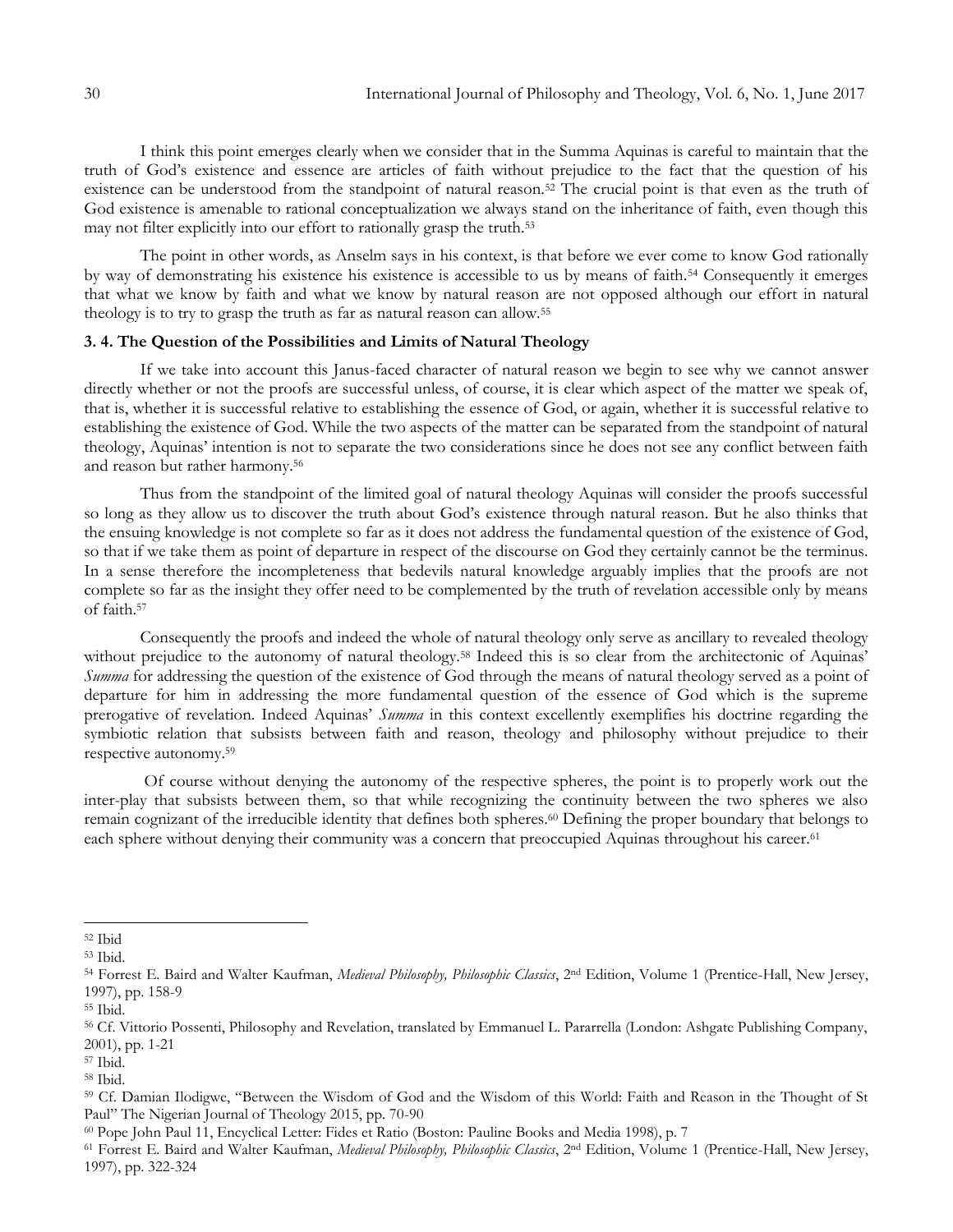Specifically this was a concern beneath his articulation of five proofs so that to capture their full significance will require that we see that they exemplify Aquinas' effort to reconcile faith and reason, Greek philosophy and Christianity.<sup>62</sup> Once we take this general point into account we understand it is complicated business answering the question whether Aquinas" five proofs are successful or not. Indeed if we return to this question as well as the criticisms of the proofs we considered above it emerges that Aquinas" critics often do not take into account the peculiar nature of his project of reconciling faith and reason and all the ambiguities that bedevil it.<sup>63</sup>

 It is not surprising therefore that the assessments are often negative and tend to judge Aquinas from the lens of secular reason which is oblivious of its proper affiliation with faith. Paradoxically it was against this error of abstract reason disconnected from its ontological root that it was the purpose of Aquinas to correct. Unfortunately all too often he is a victim of the prejudices of secular reason.<sup>64</sup> If we return quickly to the criticisms earlier considered we see that they do not appear as formidable as they are unless we assume that Aquinas operates in terms of the ideal of secular reason that defines its essence by excising itself from the domain of faith.

#### **4. Assessment**

If we take into account that for Aquinas faith and reason are partners in progress as far as the discourse on God is concerned we begin to see that while Aquinas" proofs are not complete, they nonetheless confront us with constructive ambiguities that enrich our understanding of the matter so long as we refrain from setting issues in dualistic opposition to each other – a major Achilles heel of secular reason in its hubris and self-apotheosis.<sup>65</sup>

Considering the issue of the so-called regress that emerged within Aquinas" explanatory scheme and whether or not it should be arrested by postulating a first cause, we see immediately that Aquinas" critics have a point in saying that there is nothing that suggests that the regress cannot continue. Of course, we cannot deny that this is a rational option. But arresting the regress is no less a rational option. Both options are rationally viable and it will all depend on one"s agenda as far as the option that one embraces is concerned.

If this is the case it means that Aquinas is no less entitled to his option as anyone who thinks otherwise. Aquinas opts to arrest the regress and postulate a first cause that enables him to rationally account for the phenomena. The position without doubt is philosophically sustainable and it is no less sustainable than the position that opts to preserve the regress and deny that we need to recourse to God"s existence to account for the phenomena.

Beyond this consideration as we have maintained the picture certainly fits together when we consider Aquinas" understanding of the relationship between faith and reason; for in this context it is undeniable that his choice not to preserve the regress is driven by his Christian background. We cannot begrudge him for this, as in truth, as we have maintained, there is no presupposition less-thinking as each one will act according to his interests in the end. This is no less true of the one who chooses to preserve the regress and so dispense with any recourse to first cause or to God as the causal explanation for the phenomena.

The atheist, no less than the agnostic or again the theist are all standing on the presupposition of faith with respect to the respective possibilities they offer on the discourse on God. Aquinas will be the first to deny that his standpoint is the standpoint of pure reason as that concept is understood in modern and post-modern philosophy.<sup>66</sup> If his standpoint is not the standpoint of reason, then we can envisage some co-operation between faith and reason in the common enterprise of investigating the truth of God"s existence.<sup>67</sup> In the end we cannot abstract the truth of God's existence from the truth of his essence. Both represent two aspects of the same coin and Aquinas' intent is to do justice to both aspects even though his proofs begin with the question of God"s existence. But beginning with it does not mean it is not open to the second aspect except that to engage with this reason has to work with faith. In other words, Aquinas" model is such that reason is open to faith in a way that cannot be said of modern secular reason or its post-modern variation.<sup>68</sup>

 $\overline{a}$ 

<sup>66</sup> Ibid.

<sup>62</sup> Brooke Noel Moore and Kenneth Brudder, Philosophy: The Power of Ideas (London: Mayfield, 1990), p. 65

<sup>63</sup> See Norman Kretzmann and Eleonore Stump, "Editor"s Introduction" The Cambridge Companion to Aquinas (Cambridge: Cambridge University Press, 1993)

<sup>64</sup> Ibid.

<sup>65</sup> Cf. Vittorio Possenti, Philosophy and Revelation, translated by Emmanuel L. Pararrella, pp. 1-21

<sup>67</sup> Pope John Paul 11, Encyclical Letter: Fides et Ratio (Boston: Pauline Books and Media 1998), p. 7

<sup>68</sup> Cf. Vittorio Possenti, Philosophy and Revelation, translated by Emmanuel L. Pararrella, pp. 1-21